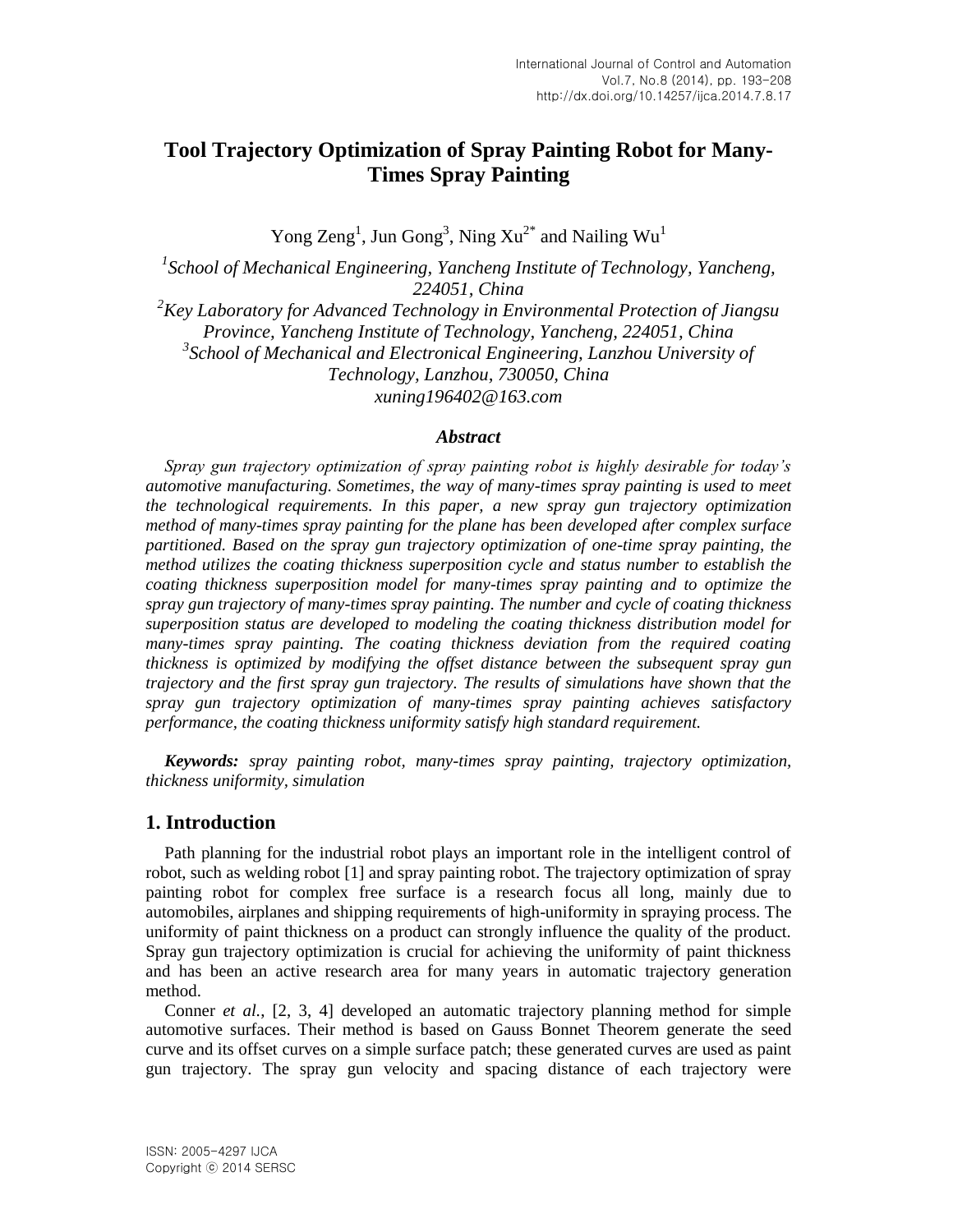optimized, so that coating uniformity to achieve the best on a surface. However, their method cannot suitable for paint gun trajectory optimization of large complex free-form surfaces; they did not report how to partition the large complex free-form surface. Chen *et al.*, [5, 6, 7] developed an automatic trajectory generation system for large free-form surfaces. Their method utilizes the CAD information of a free-form surface and a paint gun model to generate a paint gun trajectory to satisfy the paint thickness requirements. At the same time, they developed a topology partition method for large complex curved surface and developed planning pattern and trend of painting gun path for different form patch. But they did not regard the optimization of spray cycle time for whole surface. Zhao *et al.*, [8, 9, 10] developed a paint gun trajectory optimization in consideration of spray cycle time. Their method utilizes the genetic algorithm and ant colony algorithm to solve multi-target paint gun trajectory optimization and achieve optimal thickness uniformity and spray cycle time objective. Li *et al.*, [11] developed a point cloud slicing technology to generate paint gun trajectory for unknown CAD information of surface. At the same time, they optimized the paint gun velocity and spacing distance of each trajectory to make the coating uniformity to achieve requirement.

Although paint gun trajectory optimization of spray painting robot for complex freeform surface has came a long way, but their study are confined to the one time spray. If many-times spray is required in spray technology, such as the automotive surface needs three kinds of coating that include ground coat paint, finish paint and varnish, so that the spray time of automotive painting needs three times at least. Sometimes, in order to meet spray technology requirements, the same kind coating is generated by two to three times spray. If the optimized paint gun trajectory of each time spray is superposed simply, the coating thickness uniformity can not achieve promotion and it can not satisfy high standard requirement. In this paper, a new paint gun trajectory optimization of many-times spray is developed such that the coating thickness uniformity is promoted. Based on the paint gun trajectory optimization of one time spray, the number and cycle of coating superposition status are developed. Optimization processes are developed to optimize the paint thickness for multiple flat patches. By modifying the offset distance between each time spray trajectory, the paint thickness deviation from the required paint thickness is optimized. The constant two times spray, the variable two times spray and the constant three times spray were used to test the optimization scheme. Simulations were performed to verify the coating thickness uniformity.

# **2. Spray Gun Trajectory Optimization for one Time Spray Painting**

# **2.1. The Paint Gun Model**

Different pain gun models have been used in spray painting. Some models are simple and some models are quite complex. In this paper, a typical paint gun model is used, as shown in Figure 1 (a), where *φ* is the fan angle, *H* is the distance of paint gun to the spray direction, *Q* is the paint gun flow rate, *α* is the paint gun dip angle (here *α=*0°) and *R* is the spray radius. *r* is the distance of a point *S* on a surface to the spray direction. Do spray painting experiment on a flat surface to obtain the paint deposition rate. The profile of paint deposition rate can be roughly approximated by parabolic curves [12], as shown in Figure 1 (b). Without regard to the parameters impact on the paint deposition rate, such as the gun standoff, the flow rate of paint, the atomizing pressure and solvent concentration. In this paper, these parameters are fixed [13]. Therefore, the paint deposition rate is only related to the distance *r*, the deposition rate can be expressed as a function.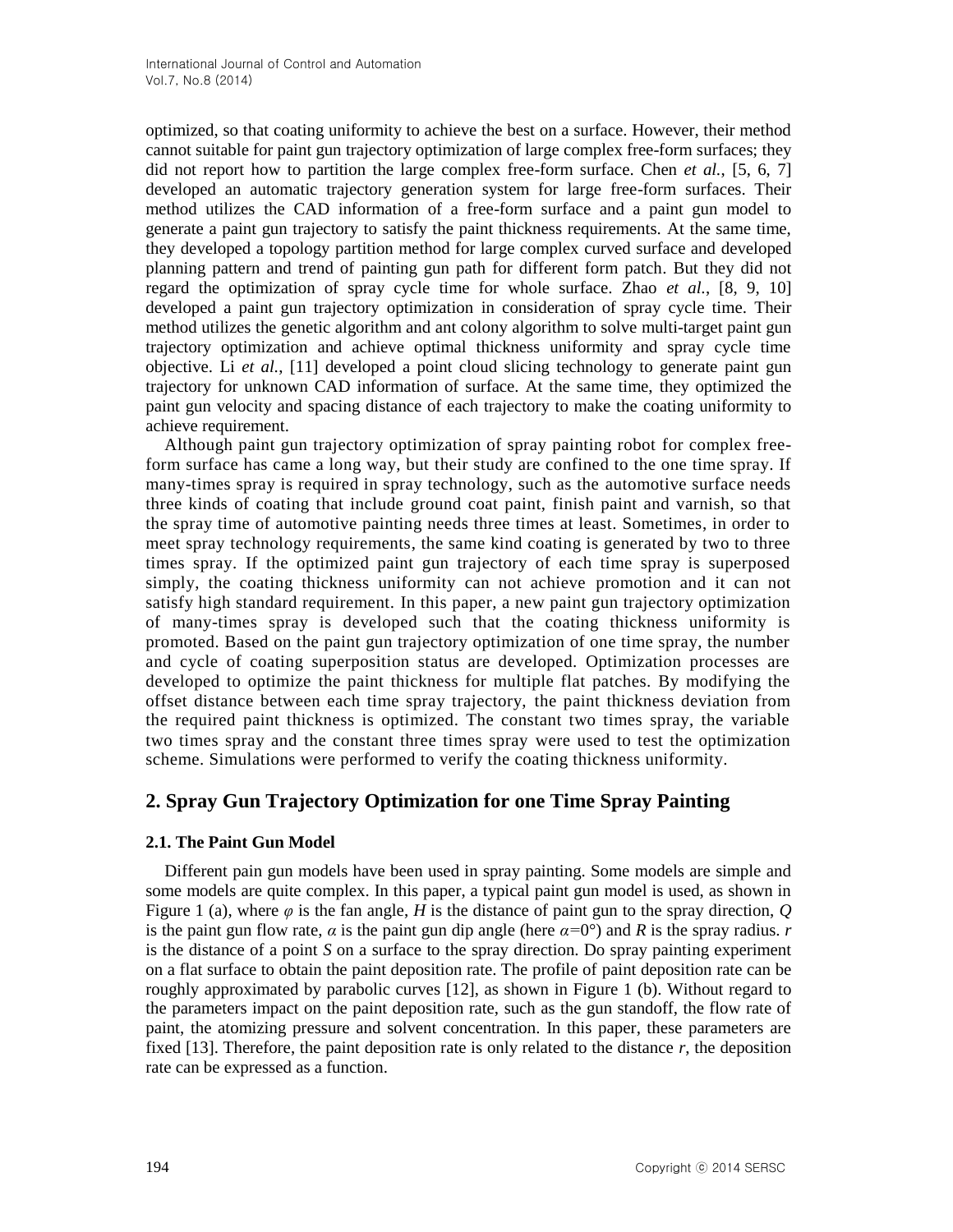$$
f(r) = \begin{cases} A (R^{2} - r^{2}) & |r| \le R \\ 0 & |r| > R \end{cases}
$$

Where A is constant.



**Figure 1. Tool-model and Material Deposition Rate**

#### **2.2. Surface Partition and Spray Gun Trajectory Generation**

The complex free-form surface has some characteristics, such as complex connected region and large curvature of some points. In order to better improve coating thickness uniformity for the surface. Before the paint gun trajectory is optimized, generally, a surface can be partitioned into several patches which are simply connected region and can be approximated as a plane [5]. The paint gun trajectory of each patch was generated by the bounding-box method, and then the paint gun trajectories of each patch were connected to a paint gun trajectory of complex free-form surface.

### **2.3. Parameters Optimization of Spray Gun Trajectory**

The desired coating of surface is generated by superposition between two adjacent paint paths, as shown in Figure 2. The parameters which are the spray gun velocity and the spacing distance of adjacent paths affect the coating thickness uniformity; therefore these parameters need to be optimized in spray painting process. The coating thickness on any paint gun path can be expressed as: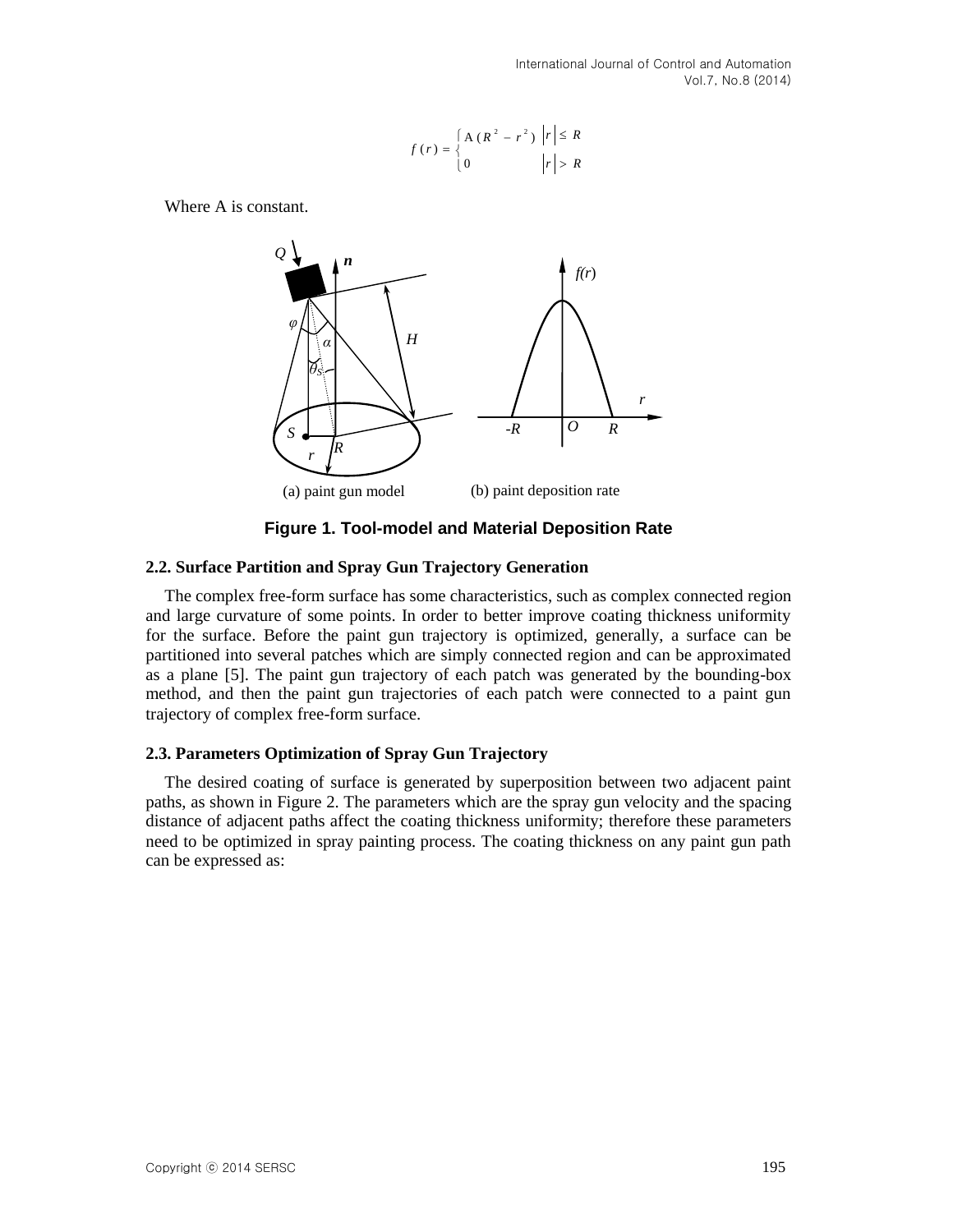

**Figure 2. Coating Thickness Superposition of one Time Spray Painting**

$$
T_{i}^{1}(x) = 2 \int_{0}^{\sqrt{R^{2} \cdot (x - (i-1)\delta)^{2}}/v} f(r) dt
$$
  
= 
$$
2 \int_{0}^{\sqrt{R^{2} \cdot (x - (i-1)\delta)^{2}}/v} A[R^{2} - (\sqrt{(vt)^{2} + (x - (i-1)\delta)^{2}})^{2}] dt = \frac{4A}{3v} [R^{2} - (x - (i-1)\delta)^{2}]^{1.5}
$$
  
(*i* - 1) $\delta - R \le x \le R + (i-1)\delta$ 

After one time spray painting, the superimposed coating thickness of a point *S* can be expressed as:

$$
T_s^{\perp}(x) = \begin{cases} T_i^{\perp}(x) & (i-1)\delta \le x \le i\delta - R \\ T_s^{\perp}(x) + T_{i+1}^{\perp}(x) & i\delta - R \le x \le (i-1)\delta + R \\ T_{i+1}^{\perp}(x) & (i-1)\delta + R \le x \le i\delta \end{cases}
$$

Where *x* is the distance of the point to the first path;  $T_i(x)$  and  $T_{i+1}(x)$  are the coating thickness due to the  $i$  and the  $i+1$  path.

In order to achieve the best of coating thickness uniformity, the optimization objective function can be expressed as:

$$
\begin{cases}\n\min E_{1}(v, \delta) = \int_{(i-1)\delta}^{i\delta} (T_{s}^{1}(x, \delta, v) - T_{d})^{2} dx \\
\downarrow \frac{\delta \in [R, 2R]}{\delta} \\
\min E_{2}(v, \delta) = (T_{\max} - T_{d})^{2} + (T_{\min} - T_{d})^{2}\n\end{cases}
$$
\n(1)

Where  $\delta$  is the spacing distance of adjacent paths; *v* is the paint gun velocity;  $T_{\text{max}}$  and  $T_{\text{min}}$ are the maximum and the minimum coating thicknesses;  $T<sub>d</sub>$  is the desired coating thickness.

If the partial derivative of the above formula was operated with respect to  $v$ ,  $v$  can be represented a function of *δ*. Therefore, above formula can be transformed to a single variable optimization problem. The golden section method was used to solve the optimal value  $\delta$ .

# **3. Spray Gun Trajectory Optimization for Many-Times Spray Painting**

In the actual process of spray painting, the surfaces of work piece often are covered with the different functional coating. Each the same kind coating is generated by two to three times spray in spray technology and sometimes the thickness uniformity requirement is higher, one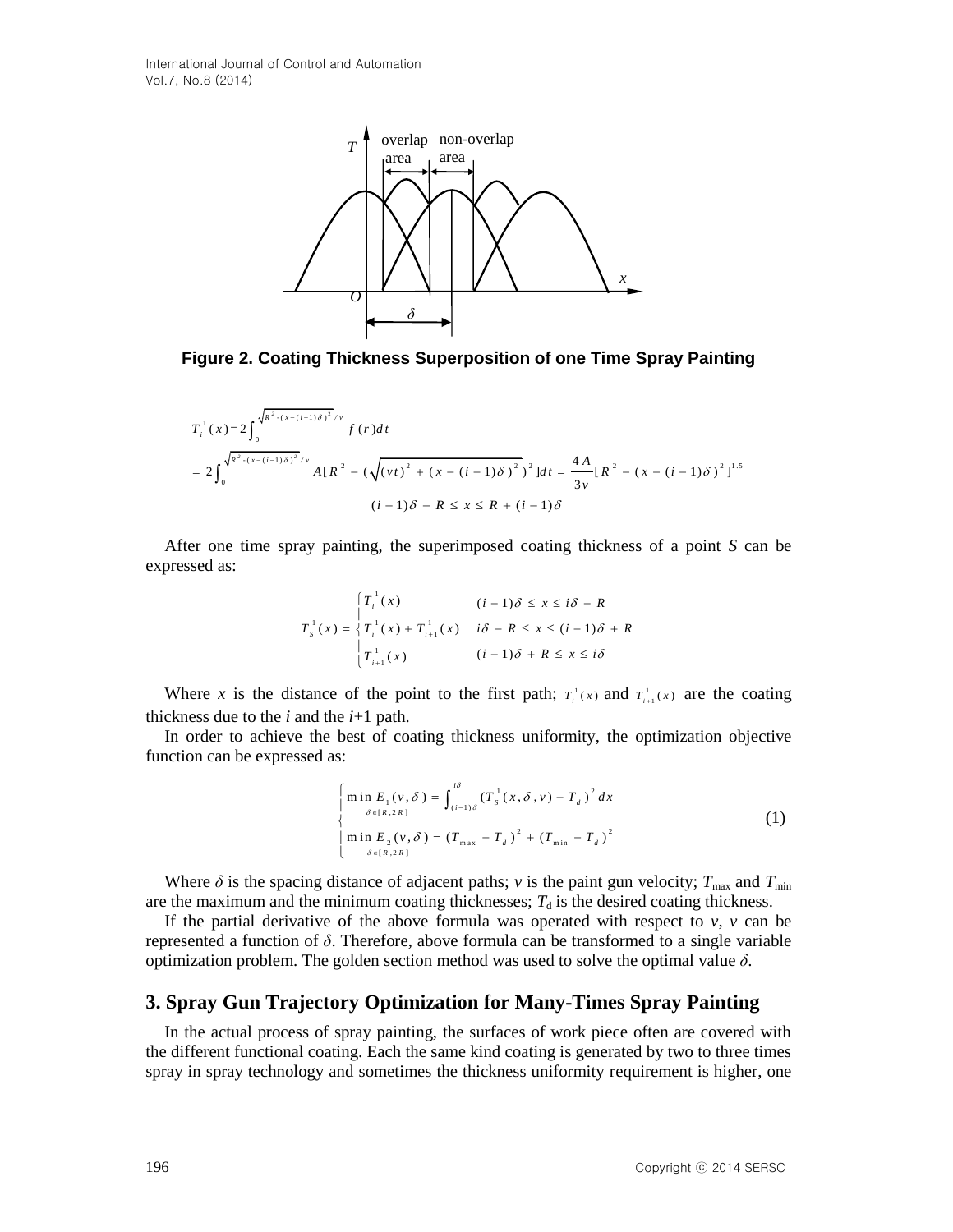time spray can not meet these requirements. In order to obtain the best coating thickness uniformity for many-times spray, the coating thickness superposition model after multi-pass spray painting must be developed.

When many-times spray painting, the coating thickness superposition model is influenced of the number *M* and cycle *W* of superposition status. The reason is that the coating is composed of overlap and non-overlap region when one time spray painting, while the overlap and non-overlap regions of each time spray painting are superimposed together too when many-times spray painting, so the superposition status of coating thickness is due to the spray painting time. In order to modeling the coating thickness superposition model, the *M* and the *W* must be considered. The cycle *W* is the range of coating superposition status, this status can show the coating thickness distribution of any place on surface, the *M* is the number of coating thickness superposition status in a cycle *W*.

#### **3.1. The Coating Thickness Superposition Cycle**

For constant two times spray and constant many times spray, *W=δ*. For variable two times spray, the cycle *W* is affected by the *k*, where *k* is the ratio between the spacing distance of the second time spray path and the spacing distance of the first time spray path. Suppose the ratio is  $1/k$   $(k>1)$ , therefore the coating thickness superposition status cycle can be expressed as:

$$
W = \min P\{n / k\}^{\Box} k \delta \quad n = 1, 2, 3, ..., N \tag{2}
$$

Where *P* is the set of integers.

#### **3.2. The Number of Coating Thickness Superposition Status**

The coating thickness superposition model is due to the different superposition status. Suppose the change direction of the offset distance between the first time spray painting trajectory and the subsequent spray painting trajectory along the positive *X*. First the coating thickness superposition status of two times spray painting is discussed, the coating thickness superposition model of two times spray painting change with the *x*-coordinate value of the boundary of the overlap region in process of the second time spray painting trajectory move from the origin *O* to the *X*-positive. Such as in Figure 3, the gray area and the blank area are the overlap region and the non-overlap region. When status 1,  $x^1$   $\Rightarrow$   $x^2$ <sub>2</sub>, when status 2,  $x^1$   $\le x^2$ <sub>2</sub>. Therefore, taking into account the constant and the variable two times spray painting, the number *M* of coating thickness superposition status can be expressed as:

$$
M = \frac{2W}{\delta} + 1\tag{3}
$$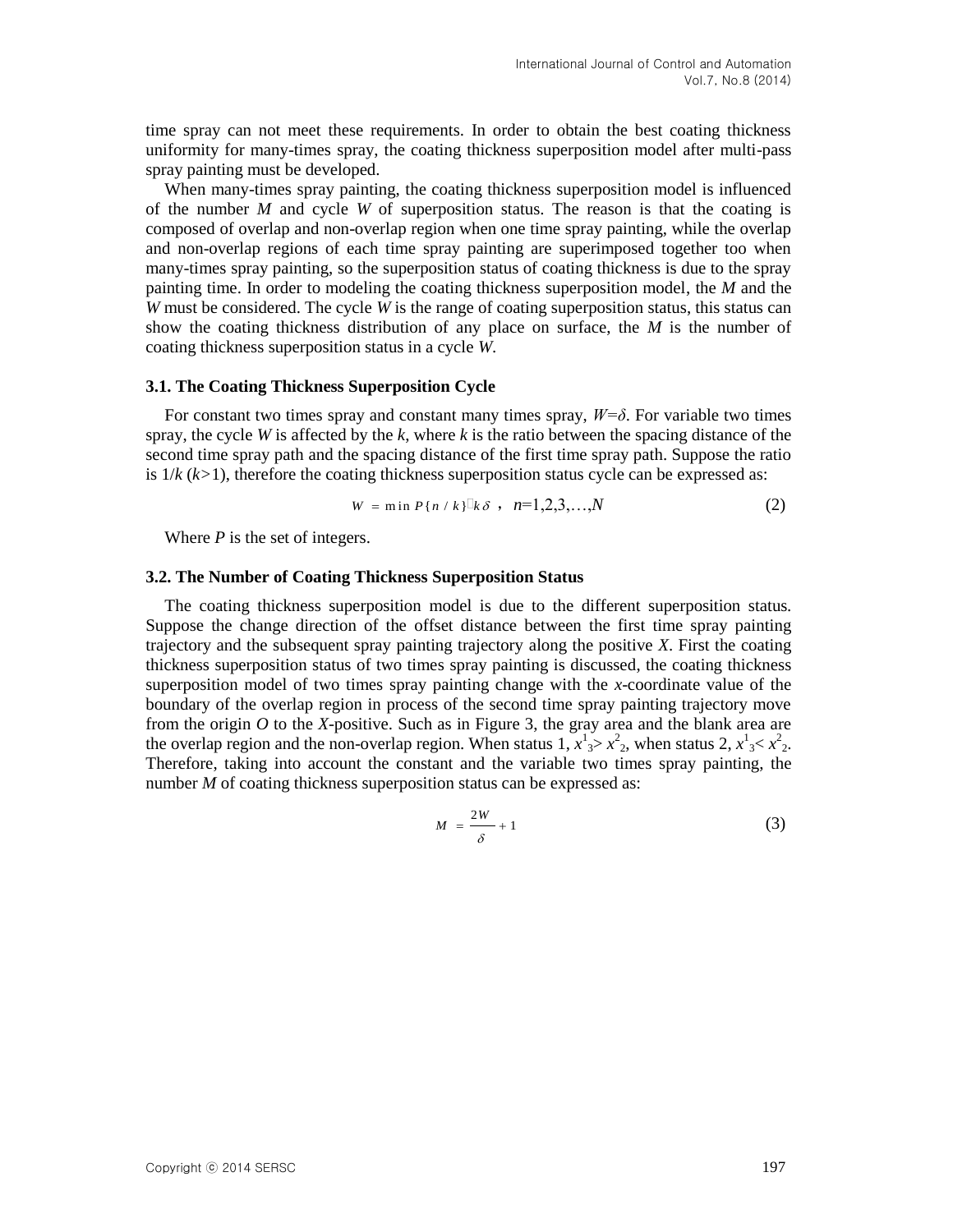

**Figure 3. Diagram of Coating Thickness Superposition Status**

There are three kinds of coating thickness superposition status for two times spray painting and each status is asymmetrical distribution in a cycle *W*. According to the changing principle of the coating thickness superposition status, after the third time spray painting, there are five superposition statuses in each superposition status of two times spray painting, so the number of coating thickness superposition status is fifteen when three times spray painting. Generally, when spray painting *J* times, the number of coating thickness superposition status is:

$$
M = 3\prod_{j=3}^{j} (3 + 2^{j-2})
$$
 (4)

As you can see in the above formula, as the number of spray painting time increase, the coating thickness superposition status sharp increase and which brings the complexity of modeling and trajectory optimization.



**Figure 4. Actual Spray Height and Ideal Spray Height**

### **3.3. The Coating Thickness Superposition of Many Times Spray Painting**

When many-times spray painting, the coating thickness of each time spray painting can not simply superpose, because the shape of the workpiece surface is affected by the coating thickness of last spray painting, the surface shape has been displaced by the shape of coating thickness distribution. So when the next time spray painting, the coating thickness is grown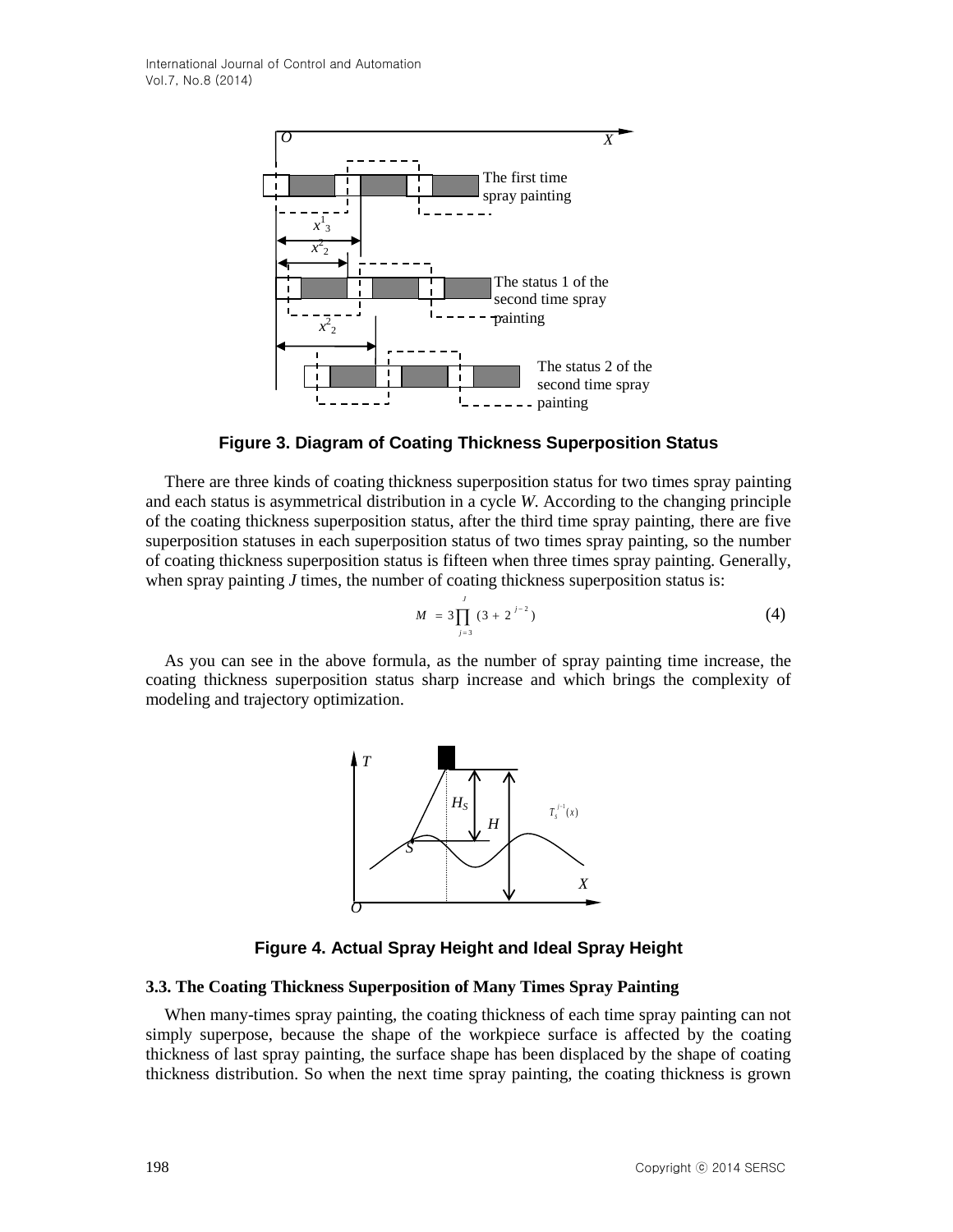based on the last coating thickness distribution, so the spray height is decreased than the last spray along the surface normal direction. Suppose the desired and the actual spray height are *H* and  $H_s$ , the function of coating thickness distribution is  $T_s^{j-1}(x)$  after the *j*-1 time spray painting, as shown in Figure 4, therefore there is:

$$
H_s = H - T_s^{j-1}(x)
$$

Suppose the coating thickness function of the *J* time spray painting is  $T^i(x)$  that relative to workpiece surface, the actual coating thickness function is  $T_s(x)$ , hence the coating thickness of any point *S* on surface after *J* times spray painting is:

$$
T_s^{\ j}(x) = T_s^{\ j-1}(x) + \eta^{\ j-1}(x)T^{\ j}(x) \tag{5}
$$

Where:

$$
\eta^{j-1}(x) = \left(\frac{H}{H - T_s^{j-1}(x)}\right)^2
$$

It represents the quotient of coating thickness based on the *J*-1 time spray painting.

### **3.4. Spray Gun Trajectory Optimization of Two Times Spray Painting for Constant Parameters**

Suppose the ideal coating thickness of each time spray painting is equal when two times spray painting. Due to the spray gun parameters of each time spray are equal, so the optimized spacing distances  $\delta$  of each time spray painting are equal. The offset distance *h* between each spray gun trajectory needs to be optimized at this moment when two times spray painting, as shown in Figure 5 (a). In order to optimize the spray gun trajectory of two times spray painting, the coating thickness distribution must be modeling. Based on the cycle and status number of two times spray painting for constant parameters are  $\delta$  and 3, after two times spray painting, the coating thickness of any point *S* on the surface is:

$$
T_{1}^{1} + \eta^{1}(x)T_{1}^{2} \qquad m1: h \leq x \leq \delta - R
$$
\n
$$
T_{1}^{1} + T_{2}^{1} + \eta^{1}(x)T_{1}^{2} \qquad \begin{cases} m1: \delta - R \leq x \leq \delta - R + h \\ m2, m3: h \leq x \leq h + \delta - R \end{cases}
$$
\n
$$
T_{s}^{2}(x) = \begin{cases} T_{1}^{1} + T_{2}^{1} + \eta^{1}(x)(T_{1}^{2} + T_{2}^{2}) & m1, m2, m3: h + \delta - R \leq x \leq R \\ T_{2}^{1} + T_{2}^{1} + \eta^{1}(x)(T_{2}^{2} + T_{1}^{2}) & \begin{cases} m1, m2: R \leq x \leq R + h \\ m3: R \leq x \leq 2\delta - R \end{cases} \\ T_{2}^{1} + \eta^{1}(x)T_{2}^{2} \qquad \begin{cases} m1: R + h \leq x \leq \delta + h \\ m2: R + h \leq x \leq 2\delta - R \end{cases} \\ T_{1}^{1} + T_{3}^{1} + \eta^{1}(x)T_{2}^{2} \qquad \begin{cases} m2: 2\delta - R \leq x \leq \delta + h \\ m3: R + h \leq x \leq \delta + h \\ m3: R + h \leq x \leq \delta + h \end{cases} \\ T_{2}^{1} + T_{3}^{1} + \eta^{1}(x)(T_{1}^{2} + T_{2}^{2}) & m3: 2\delta - R \leq x \leq R + h \end{cases}
$$

$$
m_1 = \{0 \le h_1 \le \delta - R\}, m_2 = \{\delta - R \le h_2 \le 2(\delta - R)\}, m_3 = \{2(\delta - R) \le h_3 \le \delta / 2\}
$$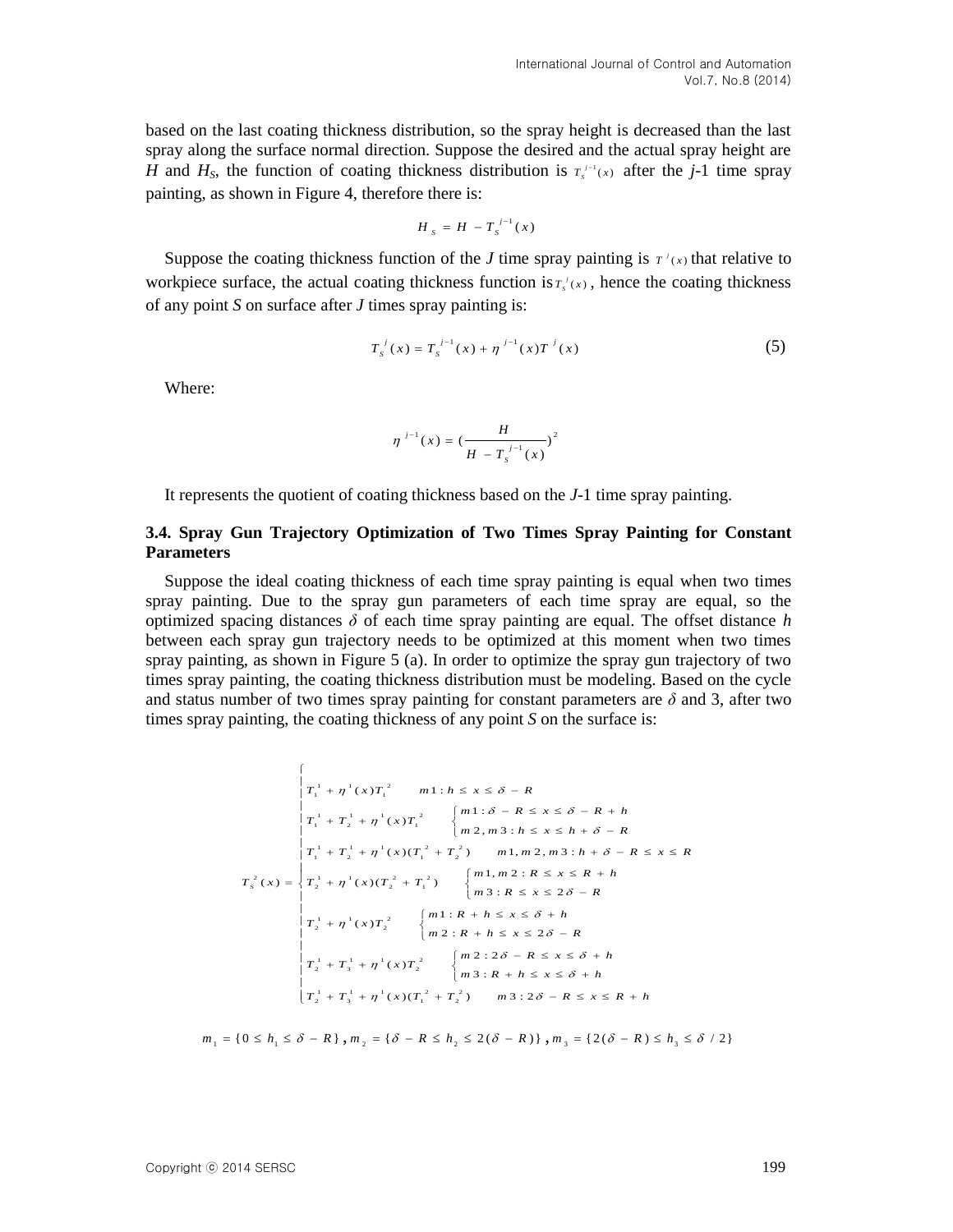

**Figure 5. Constant and Variable Two Times Spray Painting**

Where  $T^1$ ,  $T^1$ <sub>2</sub> and  $T^1$ <sub>3</sub> are the ideal coating thickness of the first path, the second path and the third path on the first time spray painting trajectory, respectively;  $T^2$ <sub>1</sub> and  $T^2$ <sub>2</sub> are the ideal coating thickness of the first path and the second path on the second time spray painting trajectory, respectively;  $m_1$ ,  $m_2$  and  $m_3$  are the value range of offset distance due to three different superposition statuses.

Due to three superposition statuses, the spray gun trajectory optimization of two times spray painting can be expressed as:

min = 
$$
\left\{\min_{h_i \in m_i} E_i(h_i) = \int_{h_i}^{h_i + \delta} (T_s^2(x, h_i) - T_d)^2 dx \middle| i = 1, 2, 3 \right\}
$$
 (6)

The meaning of the above formula is finds the *h* when *E* to minimum from tree different superposition status in range of thickness superposition cycle.

### **3.5. Spray Gun Trajectory Optimization of Two Times Spray Painting for Variable Parameters**

A spraying way of variable parameters is used to reduce spray painting time in the actual spray painting production. Such as increase the spray radius and the flow to shorten the length of spray gun trajectory on a certain area of surface, on this account the spray painting time is reduced. Suppose the ideal coating thickness of each time spray painting is equal when two times spray painting, the spacing distance of optimized spray gun trajectory for the second time spray painting is *kδ* relative to the first time spray painting. Such as *k*=2, as shown in Figure 5 (b). The offset distance *h* between each time spray gun trajectory needs to be optimized at this moment when two time spray painting. Based on the cycle *W* and status number *M* of two times spray painting for variable parameters are  $2\delta$  and 5, after two times spray painting, the thickness of any point *S* on the surface is: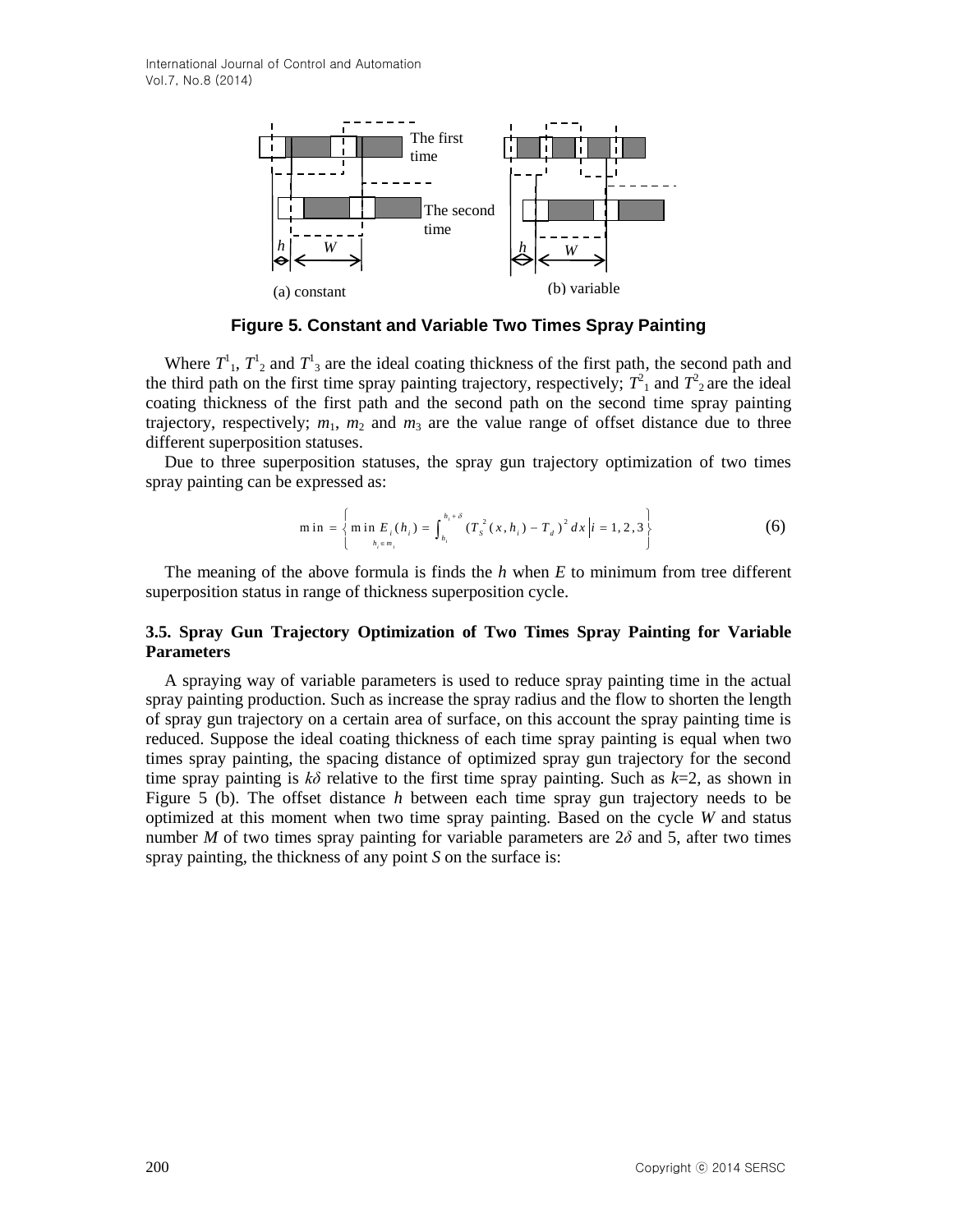$$
\begin{bmatrix}\nT_1^1 + \eta^1(x)T_1^2 & \begin{Bmatrix}\nm1: h \le x \le h + (\delta - R)/2 \\
m2: h \le x \le \delta/2\n\end{Bmatrix} \\
T_1^1 + \eta^1(x) (T_1^2 + T_2^2) & m1: h + (\delta - R)/2 \le x \le \delta/2 \\
T_1^1 + T_2^1 + \eta^1(x) T_1^2 & \begin{Bmatrix}\nm2: \delta - R \le x \le h + (\delta - R)/2 \\
m3, m4, m5: h \le x \le h + (\delta - R)/2\n\end{Bmatrix} \\
T_1^1 + T_2^1 + \eta^1(x) (T_1^2 + T_2^2) & \begin{Bmatrix}\nm1: \delta - R \le x \le h + R/2 \\
m2, m3, m4, m5: h + (\delta - R)/2 \le x \le h + R/2\n\end{Bmatrix} \\
T_1^1 + T_2^1 + \eta^1(x) (T_1^2 + T_2^2) & \begin{Bmatrix}\nm1: \delta - R \le x \le h + R/2 \\
m2, m3, m4, m5: h + (\delta - R)/2 \le x \le h + R/2\n\end{Bmatrix} \\
T_1^1 + T_2^1 + \eta^1(x) T_2^2 & \begin{Bmatrix}\nm1, m2, m3: h + R/2 \le x \le R \\
m4, m5: h + R/2 \le x \le R\n\end{Bmatrix} \\
T_2^1 + \eta^1(x) (T_2^2 + T_3^2) & m1, m2, m3: h + (2\delta - R)/2 \le x \le R \\
T_3^1 + \eta^1(x) (T_2^2 + T_3^2) & \begin{Bmatrix}\nm1, m2, m3: R \le x \le (\delta + R)/2 + h \\
m5: h + (2\delta - R)/2 \le x \le (\delta + R)/2 + h \\
m5: h + (2\delta - R)/2 \le x \le 2\delta - R \\
T_2^1 + \eta^1(x) T_3^2 & \begin{Bmatrix}\nm1, m2: (\delta + R)/2 + h \le x \le \delta + h \\
m3, m4: (\delta + R)/2 + h \le x \le \delta + h \\
m5: h + (2\delta - R)/2 \le x \le h + (2\delta - R)/2\n\end{Bmatrix} \\
T_2^1 + T_3^1 + \eta^1(x) T_2^2 & m4, m5
$$

Due to *M* superposition statuses when  $k>1$ , the spray gun trajectory optimization of two times spray painting for variable parameters can be expressed as:<br> $\min_{\mathbf{m} \in \mathbb{R}^n} \int_{\mathbb{R}^n} \min_{\mathbf{m} \in \mathbb{R}^n} F_{\mathbf{m}}(\mathbf{h}) = \int_{\mathbb{R}^n} \int_{\mathbb{R}^n} \left( \int_{\mathbb{R}^n} f(x, \mathbf{h}) - \int_{-\infty}^{\infty} f(x, \mathbf{h}) \right) dx \, dx$ 

$$
\min = \left\{ \min_{h_i \in m_i} E_i(h_i) = \int_{h_i}^{h_i + W} \left( T_s^2(x, h_i) - T_d \right)^2 dx \middle| i = 1, 2, \cdots, M \right\}
$$
 (7)

The meaning of the above formula is finds the *h* when *E* to minimum from *M* superposition statuses in range of thickness superposition cycle *W*.

The solution of formula  $(6)$  and  $(7)$  belong to univariate optimization problem, the golden section method can be used to solve them under constrained condition.

#### **3.6. Spray Gun Trajectory Optimization of Many Times Spray Painting**

Generally speaking, the spray painting which the spray time more than two times is manytimes spray painting. Because the complexity of many-times spray painting for variable parameters, the many-times spray painting for constant parameters is developed in this paper, now the cycle *W* is  $\delta$ . Suppose spray painting time is *J*, with regard to the trajectory optimization of many-times spray painting, need to optimize the offset distances that subsequent *J-*1 trajectories relative to the first trajectory, respectively, there are *J*-1 variables in here. Suppose the offset distance between the *j* time spray painting trajectory and the first time spray painting trajectory is *h<sup>j</sup>* , as shown in Figure 6. For *J* times spray painting, the spray gun trajectory optimization can be expressed as: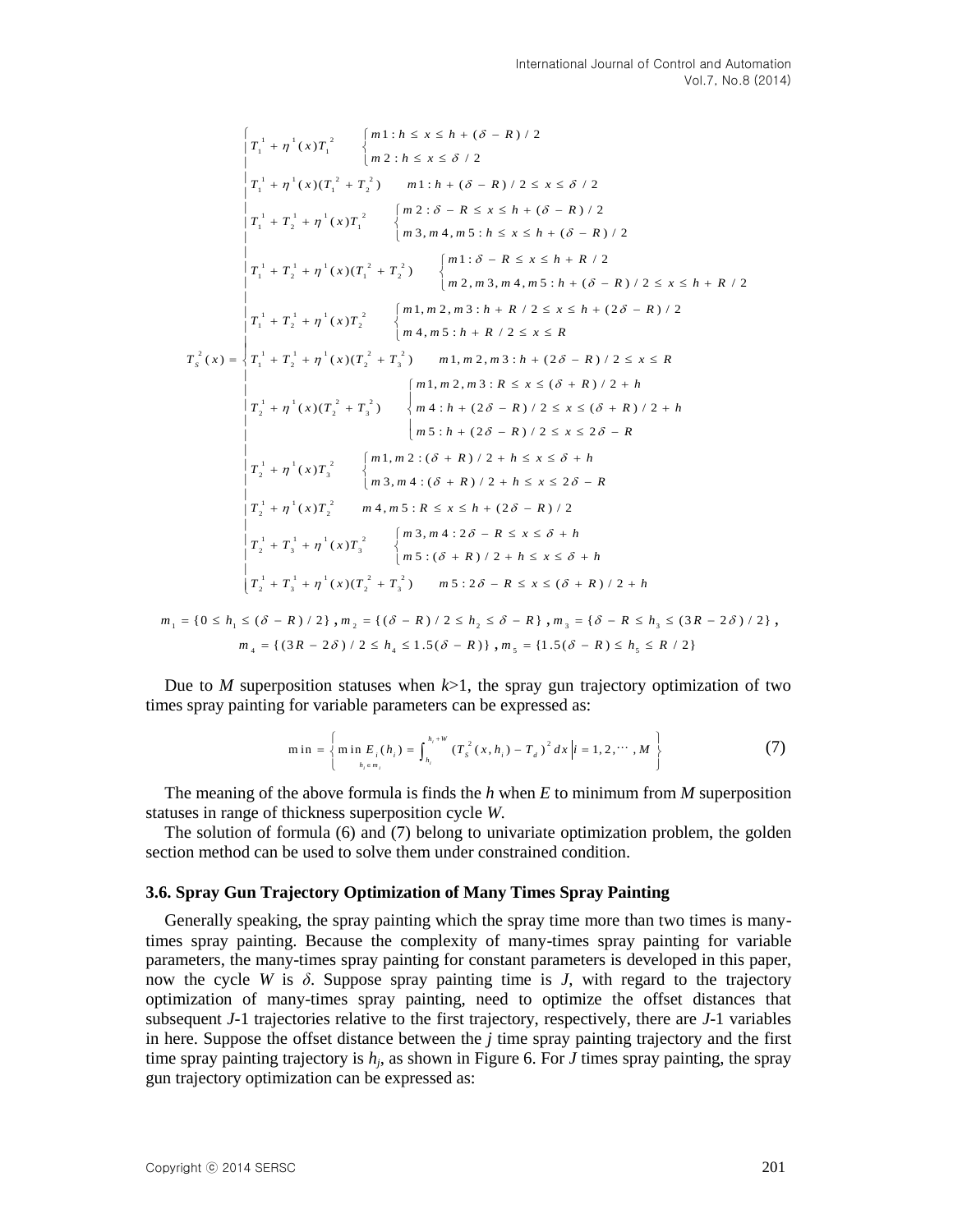

**Figure 6. Constant Many Times Spray Painting**

\n
$$
\begin{bmatrix}\n\min E_i(h_i^i, h_2^i, \cdots, h_{j-1}^i) & \mid \\
h_i^i \in \{m_1^2, m_2^2, m_3^2, \cdots, h_{j-1}^i\} & \\
h_i^i \in \{m_1^2, m_2^2, m_3^2, m_4^2, m_5^3\} & \\
h_{j-1}^i \in \{m_1^j, m_2^j, \cdots, m_{j+2}^j, n_4\}\n\end{bmatrix}
$$
\n
$$
\begin{bmatrix}\n\min = \n\begin{cases}\nh_{j-1}^i \notin \{m_1^j, m_2^j, \cdots, m_{j+2}^j, n_4\} & \text{if } i = 1, 2, \cdots, M \\
\text{if } i = 1, 2, \cdots, M \\
\text{if } i = 3, 4, \cdots, J\n\end{cases}
$$
\n
$$
\begin{bmatrix}\n\text{if } i = 1, 2, \cdots, M \\
\text{if } i = 3, 4, \cdots, J\n\end{bmatrix}
$$
\n(8)

Where  $m_{3+2^{j-2}}^j$  is the value range of  $h_{j-1}^i$  under the  $(3+2^{j-2})$  coating thickness superposition status when the *j* time spray painting is performed;  $h_{j-1}^i$  is the offset distance between the *j* time spray gun trajectory and the first time spray gun trajectory under the *i* coating superposition status. The meaning of the above formula is finds a group of value about *h* when *E* to minimum from *M* superposition statuses in range of thickness superposition cycle.

Above formula belongs to multivariable optimization, for its solution can use the genetic algorithm under constrained condition [14], here no longer expatiatory.

## **4. Simulation and Analysis**

Suppose the required average thickness  $T_d$  is 50 µm, the spray radius  $R=50$ mm and the spray height *H*=150mm. when vertical spray painting, from experimental data by fitting to obtain the paint deposition rate is:

$$
f(r)=0.1(R^2-r^2)
$$

In this paper, the operations of the optimization and numerical calculation are based on Matlab R2010a software.

### **4.1. Simulation for One Time and Two Times Spray Painting**

In order to compare with the simulation results of one time spray painting in document [4], spray painting on a plane for one time. According to formula (1), the optimized spray velocity and the spacing distance are 323.2mm/s and 60.8mm, now the maximum and the minimum coating thicknesses are 52.0μm and 48.1μm. Then spray painting on a plane for two times, suppose the required average thickness of each time is  $25\mu m$ , so the optimized spray velocity and the spacing distance of each time are 644.5mm/s and 60.8mm. According to formula (6), the optimized value *E* of the optimization object function and the optimized value *h* under three coating superposition statuses as follows: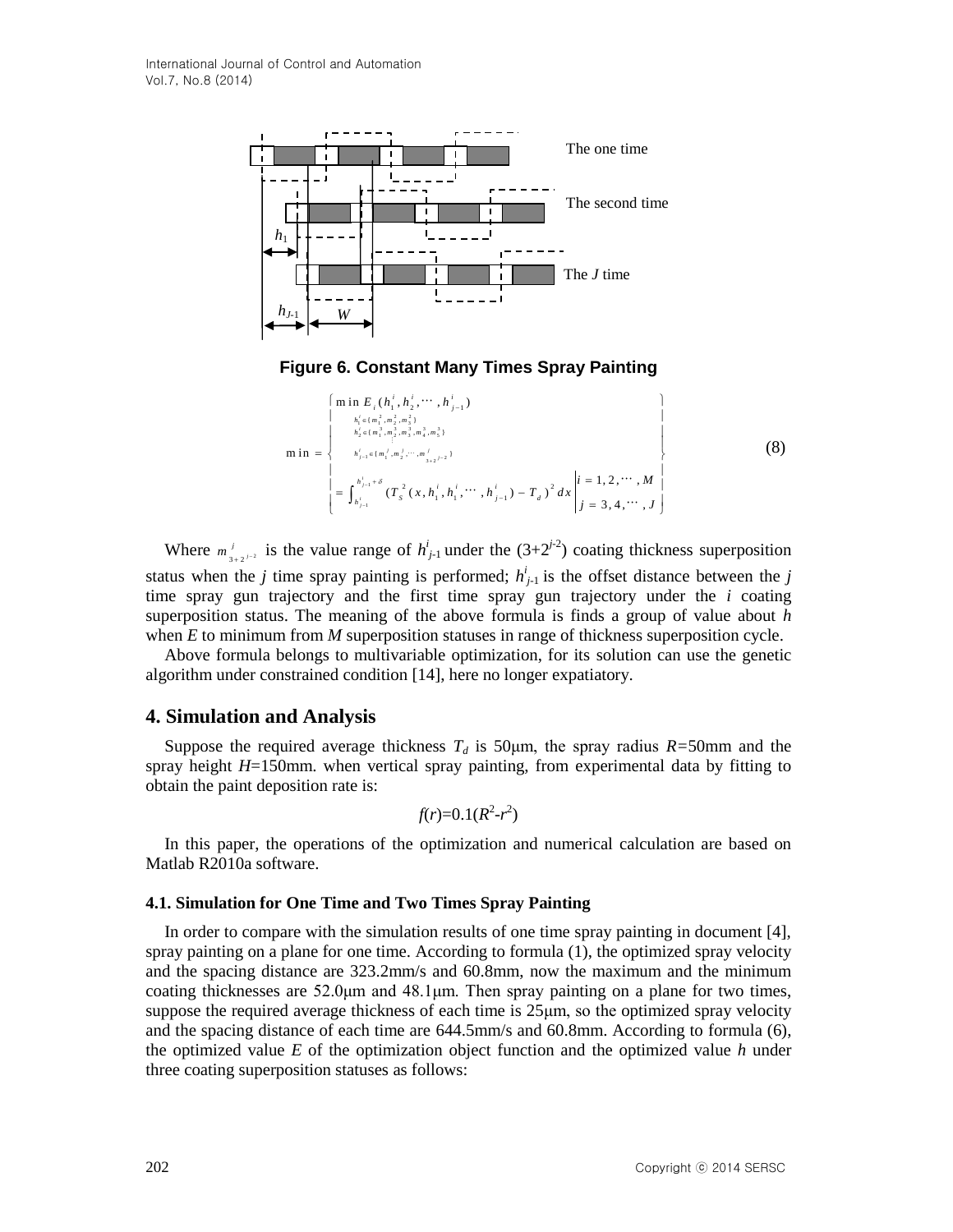

**Table 1. Optimization Results for Constant Two Times Spray Painting**

## **Figure 7. Thickness Distribution of one Time Spray painting, Optimized and no-Optimized Constant Two Times Spray Painting**

Table 1 shows the value  $E_2$  achieve minimum and the corresponding value  $h_2$  is 14.7 mm, this moment, the maximum and the minimum coating thicknesses are  $50.7\mu$ m and  $49.7\mu$ m. If the random value of the offset distance is 20mm, so the maximum and the minimum coating thicknesses are 51.1μm and 48.6μm. Figure 7 shows the coating thickness distribution curves about one time spray painting of document [5] and two times spray painting of this paper in a single cycle.

Figure 7 shows that if take no account of optimization, take any value *h* ( $h \neq n\delta$ ,  $n=0,1,...,N$ , the coating thickness uniformity of any two times spray painting is better than one time spray painting, and the coating thickness uniformity of optimized two times spray painting reach optimum.

### **4.2. Simulation for Variable Two Times Spray Painting**

Suppose the required average thickness of each time is 25μm, the spray radiuses of the first time and the second time spray painting are 25mm and 50mm, respectively, that is  $k=2$ . The spacing distances of each time spray painting are 30.4mm and 60.8mm after optimized, respectively. According to formula (2) and (3), the number *M* and the cycle *W* of the coating thickness superposition status are 5 and 60.8mm, respectively. Once more, according to formula (7), the optimized value *E* of the optimization object function and the optimized value *h* under three coating thickness superposition statuses as follows:

**Table 2. Optimization Results for Variable Two Times Spray Painting**

|   | E,    | $h_i$ (mm) |
|---|-------|------------|
|   | 121.7 |            |
| 2 | 140.1 | 5.4        |
| 3 | 212.9 | 10.8       |
|   | 243.1 | 14.2       |
|   | 138.2 | 25.0       |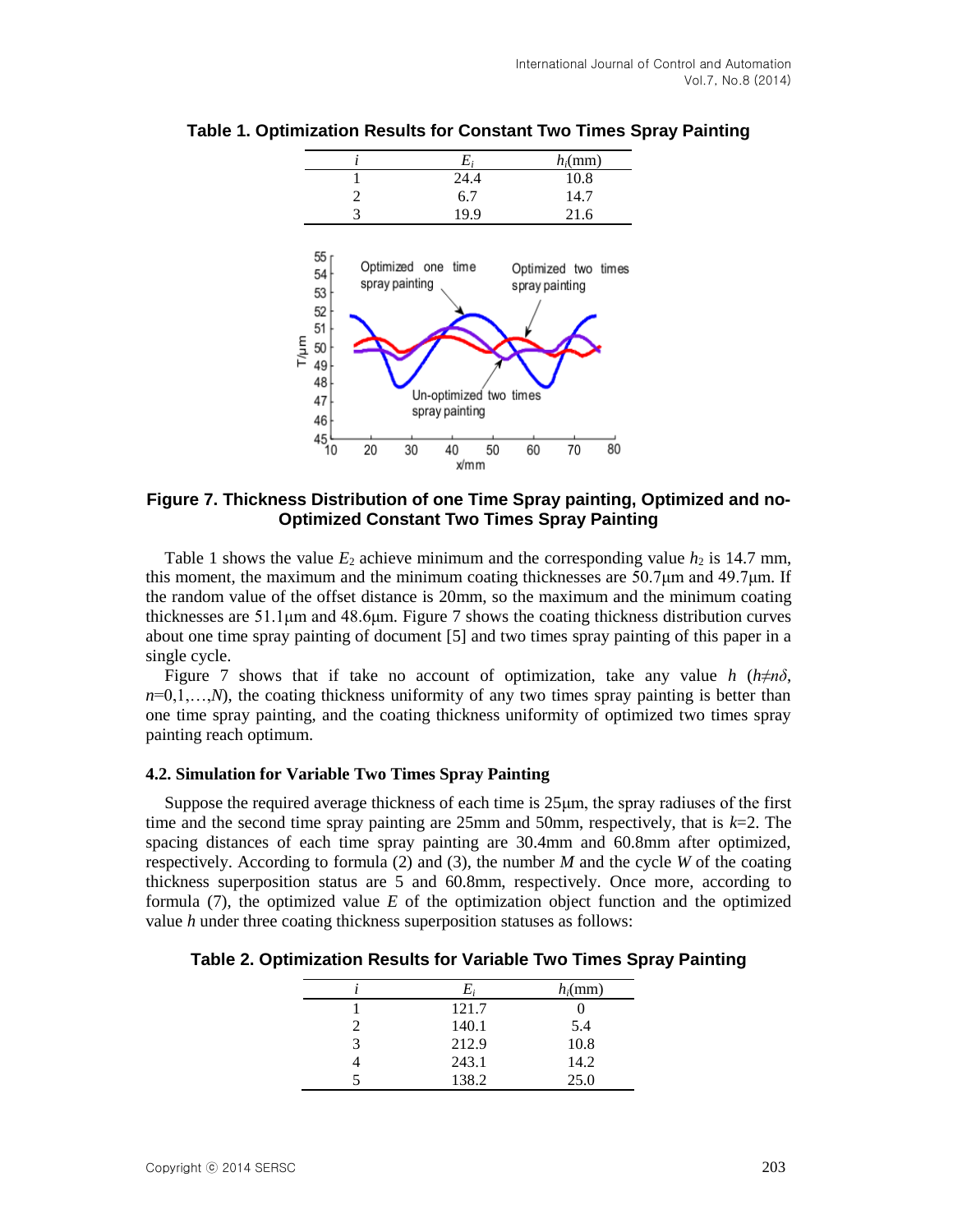International Journal of Control and Automation Vol.7, No.8 (2014)



**Figure 8. Thickness Distribution of the Optimized and Un-optimized Variable Two Times Spray Painting**

Table 2 shows the value  $E_1$  achieve minimum and the corresponding value  $h_1$  is 0mm, this moment, the maximum and the minimum coating thicknesses are 52.4μm and 49.8μm. If the random value of the offset distance is 25.4mm, so the maximum and the minimum coating thicknesses are 52.2μm and 48.6μm. Figure 8 shows the coating thickness distribution curves of un-optimized and optimized variable two times spray painting.

From above figure know that the optimized thickness uniformity of variable two times spray painting is better than un-optimized. As you can see in the Figure 7 and Figure 8, the optimized thickness uniformity of constant two times spray painting is better than the optimized variable two times spray painting.

# **4.3. Simulations of Constant Three Times Spray Painting**

Suppose spray time *J* is 3, the required average thickness of each time is 16.7 $\mu$ m. The optimized spray velocity and the spacing distance of each time spray painting are 323.2mm/s and 60.8mm, respectively, the cycle *W* is 60.8mm. According to formula (4), the number *M* of coating thickness superposition status is 15. Once more, according to formula (8), the optimized offset distances  $h_1$  and  $h_2$  of three times spray painting are 10.8mm and 52.0mm, respectively, now the maximum and minimum coating thicknesses are  $50.6\mu$ m and  $49.7\mu$ m. If the random values of the offset distance are 16.4mm and 39.2mm, respectively, so the maximum and minimum coating thicknesses are 50.9μm and 49.2μm. Table 3 shows the optimized value  $E$  of constant two times and constant three times spray painting. Figure 9 shows the coating thickness distribution curves of optimized two and three times spray painting.

**Table 3. Optimization Results Comparison between Constant Two Times and Constant Three Times Spray Painting**

|             | E   | $T_{\rm max}(\mu m)$ |      |
|-------------|-----|----------------------|------|
| Three times | 1.7 | 50.6                 | 19 7 |
| Two times   | հ 7 | 70 Z                 | 10 7 |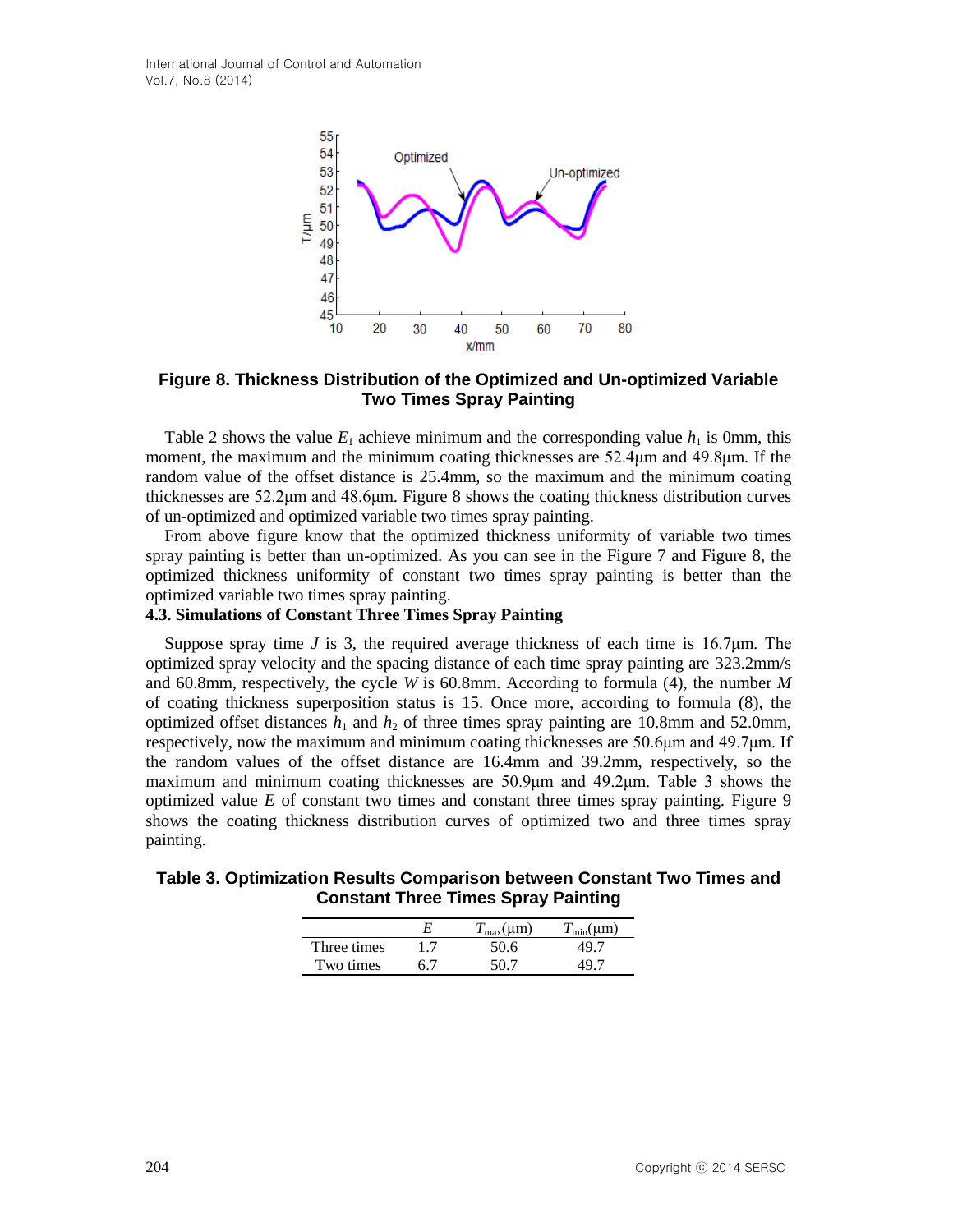

# **Figure 9. Thickness Distribution of the Optimized Constant Two Times Spray Painting, the Optimized and Un- optimized Constant Three Times Spray Painting**

From the Table 3 and the Figure 9 know that the coating thickness uniformity of optimized three times spray painting is better than the optimized two times spray painting. In theory, the constant two times and three times spray painting are used to control thickness error in range of  $\pm 1$ µm, that meet strict requirements.

# **5. Conclusions**

A new spray gun trajectory optimization method of many-times spray painting for the plane has been developed after complex surface partitioned. Based on the spray gun trajectory optimization of one time spray painting, the method utilizes the coating thickness superposition cycle and status number to establish the coating thickness superposition model for many-times spray painting and to optimize the spray gun trajectory of many-times spray painting. Simulation results showed that the paint thickness uniformity of arbitrary manytimes spray painting is promoted compare with one time spray painting. The optimized paint thickness uniformity of many-times spray painting has significantly improved. The optimized paint thickness uniformity of constant two times spray painting is better than the variable two times spray painting. The optimized paint thickness uniformity of three times spray painting is better than the optimized two times spray painting, but along with spray time increase, the spray gun trajectory optimization is becoming increasingly complexity, and the paint thickness uniformity does not necessarily continue to be promoted. Our future work will concentrate on some practical issues, such as the spray gun trajectory optimization at the junction of the patch and the patch because this will also affect coating thickness uniformity.

## **Acknowledgements**

The project was supported by the National Natural Science Foundation of China (Grant No. 51165022), research fund of Key Laboratory for Advanced Technology in Environmental Protection of Jiangsu Province (Grant No. AE201322) and research fund of Jiangsu Key Laboratory of Large Engineering Equipment Detection and Control (Grant No. JSKLEDC201303).

## **References**

[1] Y. H. Wang and N. Chi, "Path planning optimization for teaching and playback welding robot", Telkomnika, vol. 11, no. 2, **(2013)**.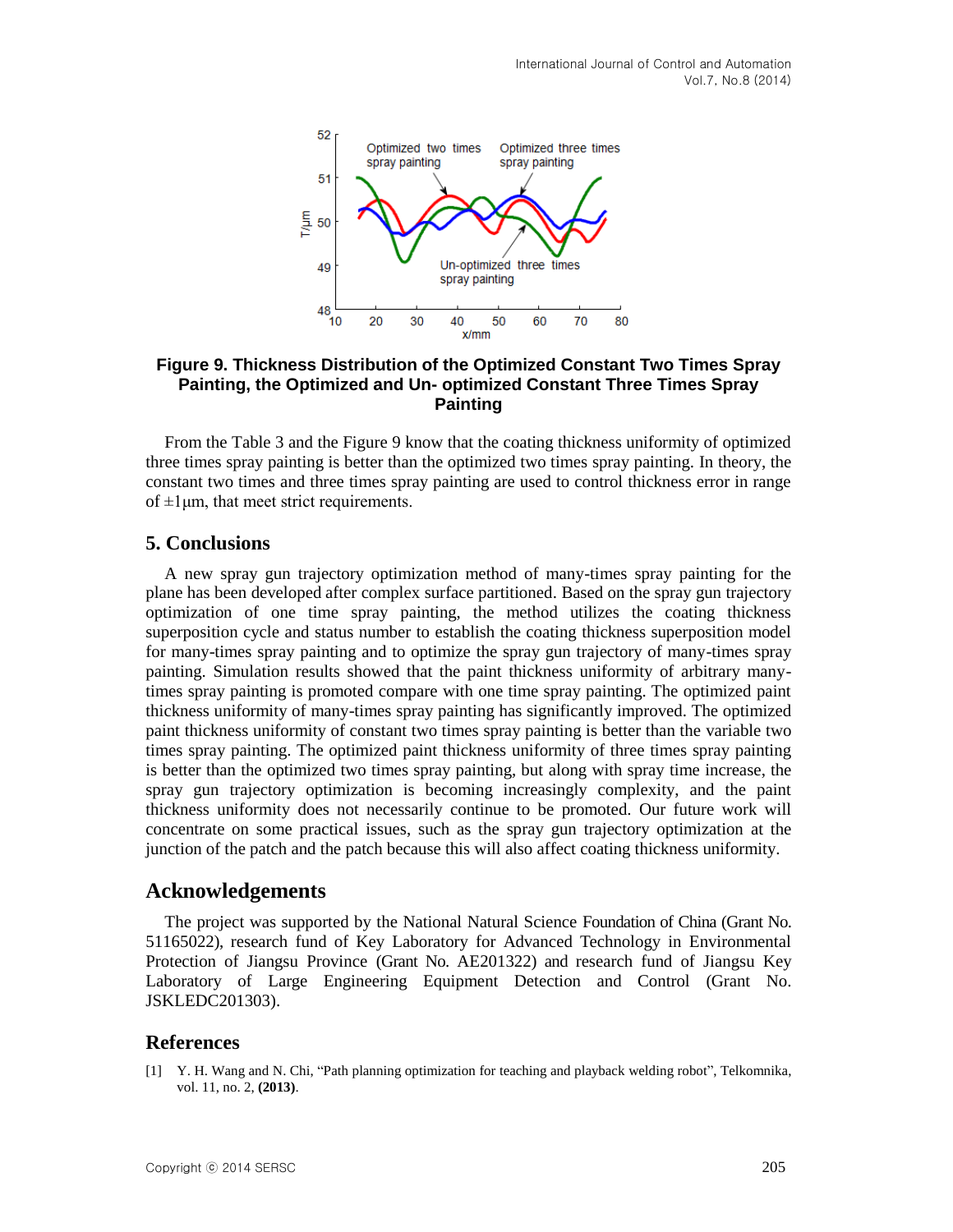- [2] C. D. Conner, A. Greenfield, N. P. Atkar, A. A. Rizzi and H. Choset, "Paint deposition modeling for trajectory planning on automotive surfaces", IEEE Transactions on Automation Science and Engineering, vol. 2, no. 4, **(2005)**.
- [3] N. P. Atkar, A. Greenfield, C. D. Conner, H. Choset and A. A. Rizzi. "Hierarchical segmentation of surfaces embedded in & Rdbl;<sup>3</sup> for auto-body painting", Proceedings of the 2005 IEEE International Conference on Robotics and Automation, Barcelona, Spain, **(2005)** April 18-22.
- [4] N. A. Prasad, G. Aaron, C. D. Conner, H. Choset and A. A Rizzi. "Uniform coverage of automotive surface patches", The International Journal of Robotics Research, vol. 24, no. 11, **(2005)**.
- [5] H. P. Chen and N. Xi, "Automated tool trajectory planning of industrial robots for painting composite surfaces", International Journal of Advanced Manufacturing Technology, vol. 35, no. 7-8, **(2008)**.
- [6] H. P. Chen, T. Fuhlbrigge and X. Z. Li, "A review of Cad-based robot path planning for spray painting", Industrial Robot, vol. 36, no. 4, **(2009)**.
- [7] W. H. Sheng, H. P. Chen and N. Xi, "Tool path planning for compound surfaces in spray forming processes", IEEE Transactions on Automation Science and Engineering, vol. 2, no. 3, **(2005)**.
- [8] D. A. Zhao, W. Chen and Y. Tang, "Tool path planning of spray painting robot based on genetic algorithms", China Mechanical Engineering, vol. 19, no. 7, **(2008)**.
- [9] W. Chen, D. A. Zhao and X. Y. Ping, "Tool path planning of spray painting robot based on ant colony algorithms", Machinery Design & Manufacture, no. 7, **(2011)**.
- [10] W. Chen, D. A. Zhao and F. Z. Li, "Tool trajectory planning of robotic spray painting and its experiment for complex curved surfaces", Transactions of the Chinese Society for Agricultural Machinery, vol. 42, no. 1, **(2011)**.
- [11] F. Z. Li, D. A. Zhao and C. Zhang, "Trajectory optimization of spray painting robot based on CAD", Transactions of the Chinese Society for Agricultural Machinery, vol. 41, no. 5, **(2010)**.
- [12] W. Persoons and H. V. Brussl. "Cad-based robotic coating with highly curved surfaces", Proceedings of the 24th International Symposium on Industrial Robots**,** Tokyo, Japan, **(1993)** November 4-6.
- [13] N. Asakawa and Y. Takeuchi, "Teachingless spray-painting of sculptured surface by an industrial robot", Proceedings of the 1997 IEEE International Conference on Robotics and Automation, Piscataway, USA, **(1997)** April 20-25.
- [14] J. S. Jiang and C. X. He, "Editor, Optimization Calculation Method", South China University of Technology Publishers, Guangzhou, **(2005)**.

# **Authors**



**Yong Zeng**, he was born in Jiangsu, China, in 1982. He received his Ph.D. degree in [Mechanical](app:ds:Mechanical) [Manufacture](app:ds:Manufacture) [and](app:ds:and) [Automation](app:ds:Automation) from Lanzhou University of Technology in 2011. His recent research interest is tool trajectory optimization of spray painting robot for complex surface.



**Jun Gong**, he was born in Sichuan, China, in 1963. He received his M.S. degree in [Mechanical](app:ds:Mechanical) [Manufacture](app:ds:Manufacture) [and](app:ds:and) [Automation](app:ds:Automation) from Lanzhou University of Technology in 1992.

He is currently a professor and doctoral supervisor in school of Mechanical and Electronical engineering, Lanzhou University of Technology, China. His recent research interest is special equipment and its control system.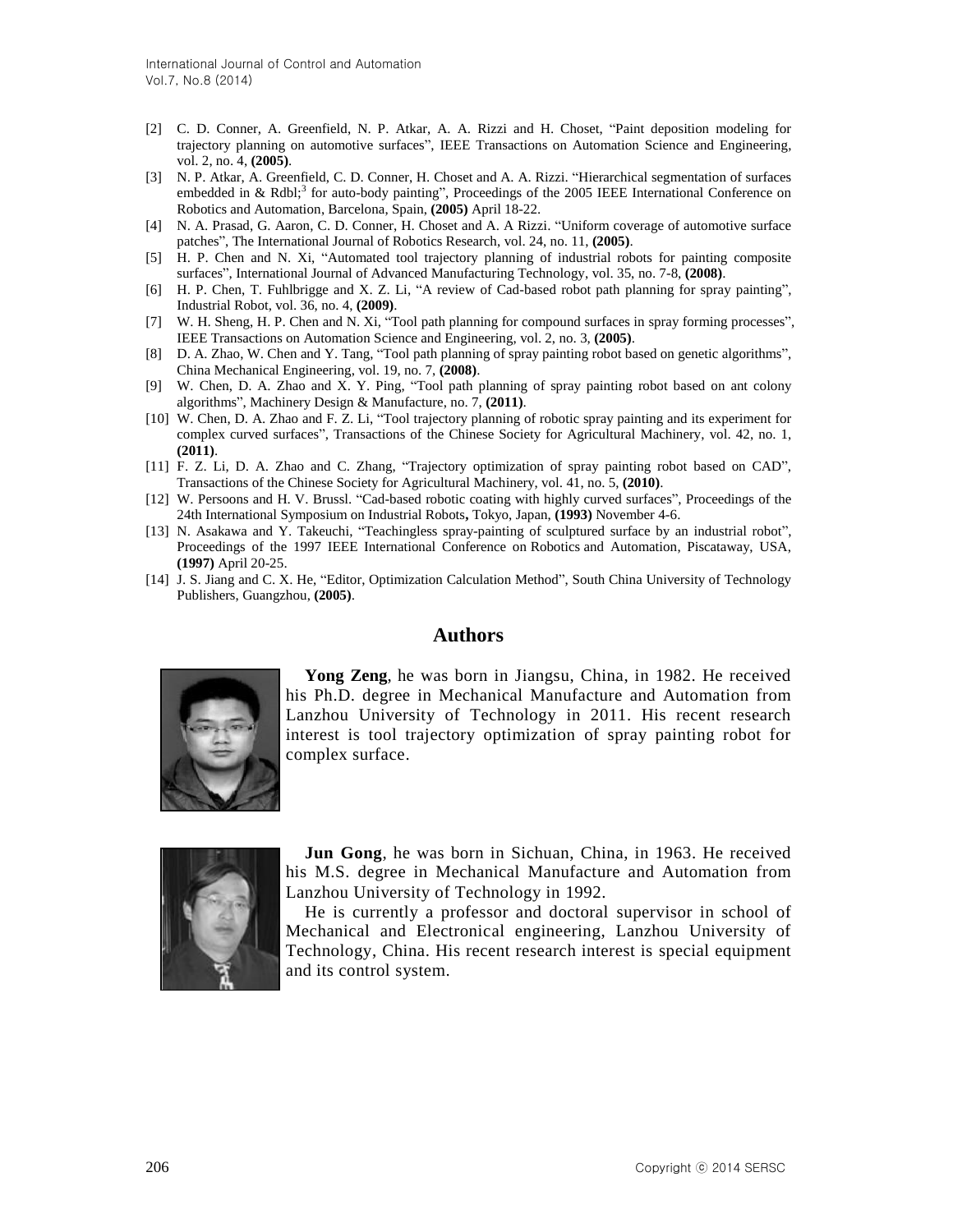

**Ning Xu**, he was born in Sichuan, China, in 1964. He received his Ph.D. degree in [Mechanical](app:ds:Mechanical) [Manufacture](app:ds:Manufacture) [and](app:ds:and) [Automation](app:ds:Automation) from [Wuhan](app:ds:Wuhan) [University](app:ds:University) [of](app:ds:of) [Technology](app:ds:Technology) in 2007.

He is currently a professor in Key Laboratory for Advanced Technology in Environmental Protection of Jiangsu Province, Yancheng Institute of Technology, China. His recent research interest is environmental protection equipment and its control system.



**Nailing Wu**, he was born in Jiangsu, China, in 1965. He received his master degree in [Mechanical](app:ds:Mechanical) [Manufacture](app:ds:Manufacture) [and](app:ds:and) [Automation](app:ds:Automation) from Shanghai University of Technology in 2005. His recent research interest is [hydraulic](app:ds:hydraulic) [control](app:ds:control) [system.](app:ds:system)